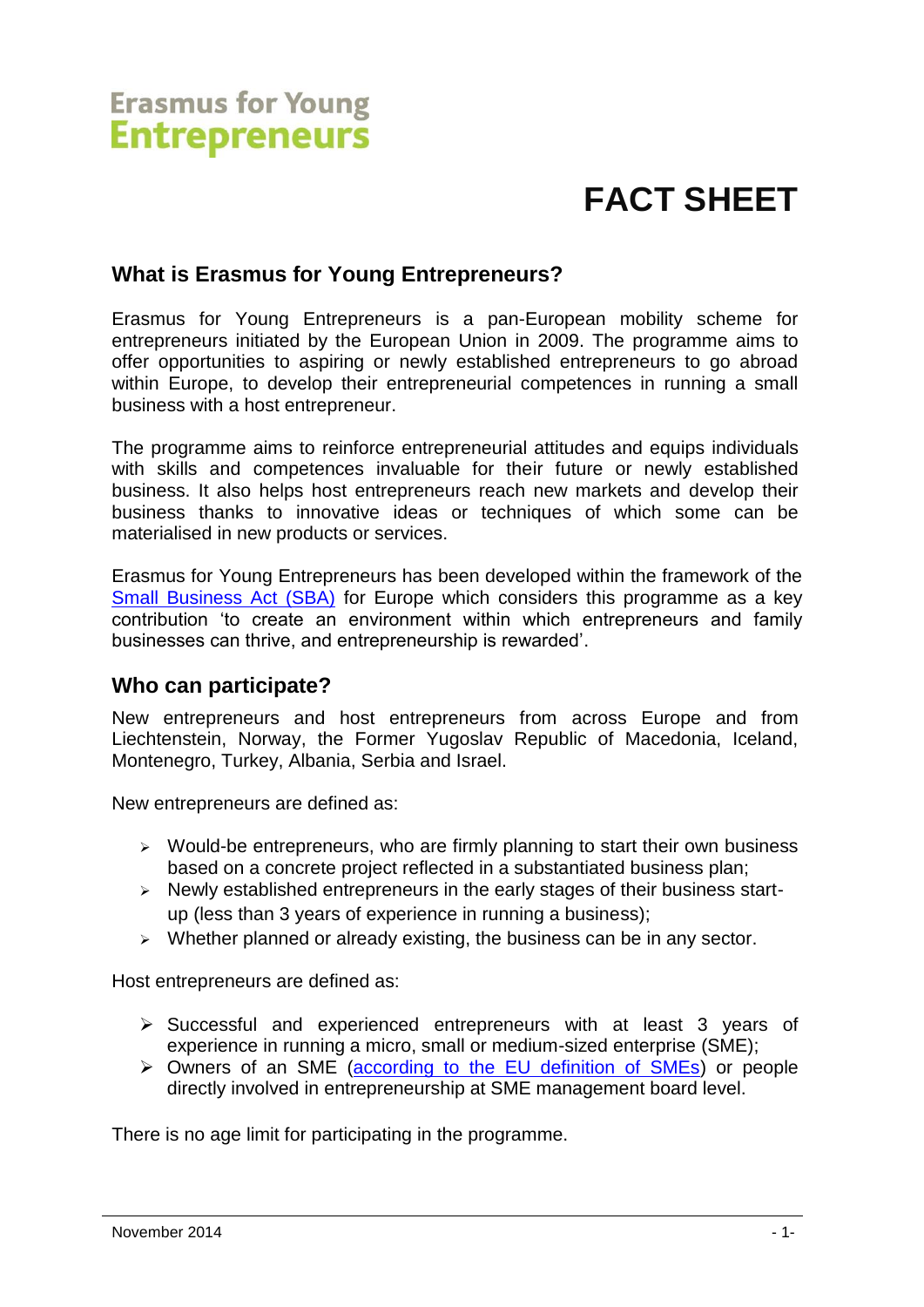# **What are the benefits?**

Erasmus for Young Entrepreneurs is a win-win deal for both new and host entrepreneurs.

New entrepreneurs will benefit from on-the-job training in a host company abroad to develop their entrepreneurial skills and gain business knowledge and experience on managing a small business.

Host entrepreneurs will benefit from innovative ideas from a motivated new entrepreneur. Moreover, this opportunity may also lead to other benefits such as the internationalisation of the business, access to new markets and possibilities for collaboration with new business partners.

#### **How does it work?**

New entrepreneurs spend time abroad within an EU Member State or participating countries, where they will collaborate with their host entrepreneur.

The duration of the stay varies from one to six months. To provide entrepreneurs with more flexibility, the exchange can also be divided into slots of minimum one week each, spread over a maximum of 12 months.

The process of applying is divided into four phases and facilitated by intermediary organisations:

- 1. The application phase: whereby eligible candidates apply online [www.erasmus-entrepreneurs.eu;](http://www.erasmus-entrepreneurs.eu/)
- 2. The matching phase: whereby the entrepreneurs initiate their collaboration and discuss the activity plan;
- 3. The contracting and preparation phase;
- 4. The implementation phase.

Financial support is provided to new entrepreneurs by the programme to contribute towards travel (to and from the country of the stay abroad) and subsistence costs.

There is no deadline to apply for the programme.

#### **Who facilitates the programme?**

A wide range of intermediary [organisations](http://www.erasmus-entrepreneurs.eu/page.php?cid=5#.VG3X0Gd0ymQ) have been brought together to organise the exchange between the entrepreneurs.

The European Commission and the Executive Agency for Small and Medium-sized Enterprises (EASME) bear the overall political and financial responsibility.

[EUROCHAMBRES,](http://www.eurochambres.eu/) the European Association of Chambers of Commerce and Industry, acts as support office for the Erasmus for Young Entrepreneurs programme, providing guidance and support for the intermediary organisations and entrepreneurs.